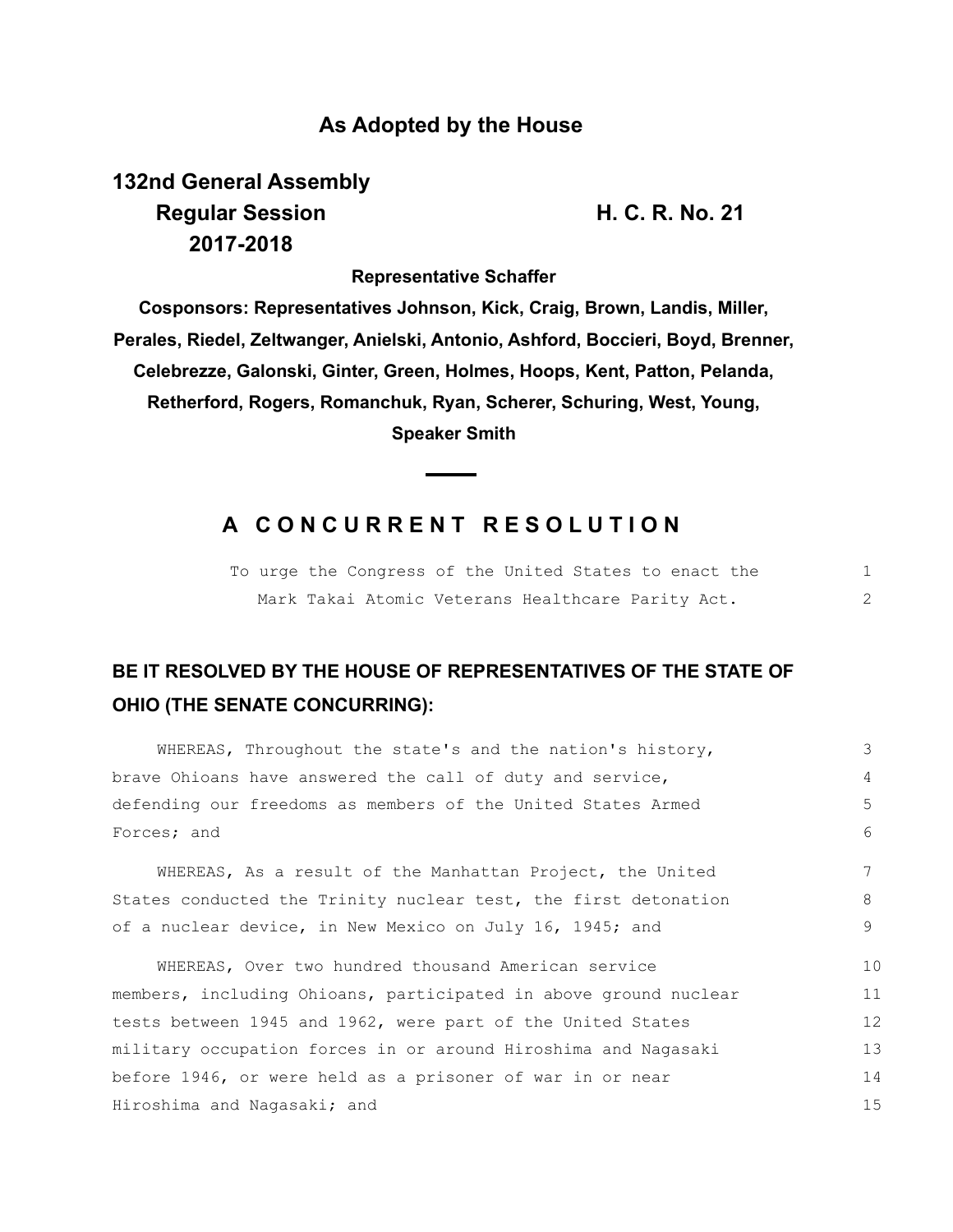#### **H. C. R. No. 21 2 As Adopted by the House**

WHEREAS, These atomic veterans may have been exposed to radiation as a result of their military service and, due to that exposure, may have developed cancer or other medical conditions; and

WHEREAS, Many atomic veterans were prevented by secrecy laws or oaths from seeking medical care or disability compensation from the United States Department of Veterans Affairs for conditions they may have developed as a result of radiation exposure; and

WHEREAS, In 1996, the United States Congress repealed the Nuclear Radiation and Secrecy Agreements Act, freeing atomic veterans to describe their military involvement in nuclear testing in order to file for benefits from the United States Department of Veterans Affairs; and

WHEREAS, Atomic veterans may be eligible for free medical care from the United States Department of Veterans Affairs and compensation in the form of a partial or full service-connected disability allowance, including potential payments to a surviving spouse or children; and

WHEREAS, The Mark Takai Atomic Veterans Healthcare Parity Act (S. 283) includes veterans who participated in the cleanup of Enewetak Atoll in the Marshall Islands between January 1, 1977, and December 31, 1980, as radiation-exposed veterans for purposes of the Department of Veterans Affairs' presumption of service connection for specified cancers; and

WHEREAS, The Ohio Department of Veterans Services provides free assistance to Ohio veterans and their dependents in developing and submitting disability compensation claims to the United States Department of Veterans Affairs; and

WHEREAS, The National Association of Atomic Veterans was formed in 1979 to help atomic veterans obtain medical care and 45 46